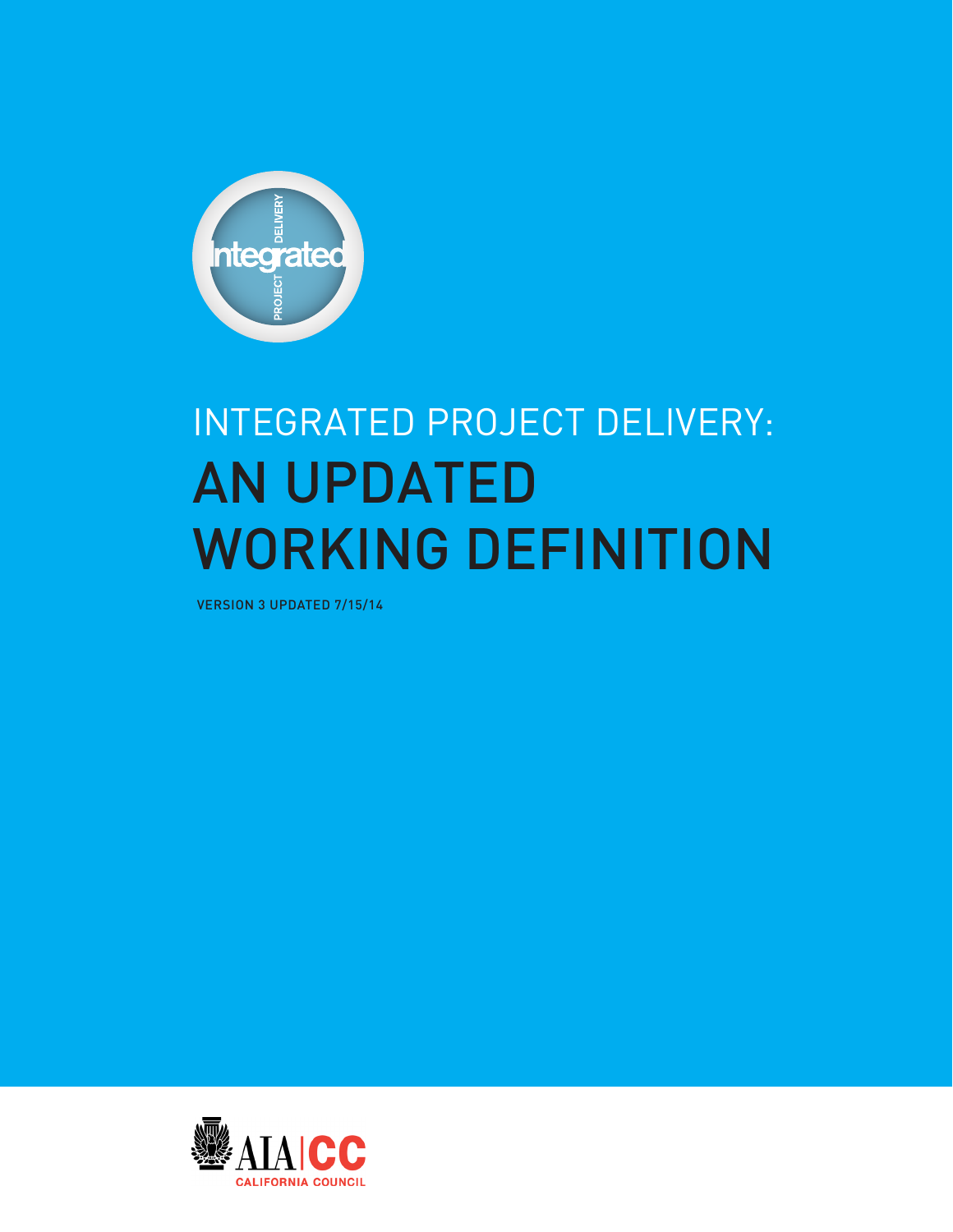#### THE AMERICAN INSTITUTE OF ARCHITECTS, CALIFORNIA COUNCIL

1303 J Street, Suite 200 Sacramento, CA 95814 916/448-9082 916/442-5346 fax E-MAIL: ipd@aiacc.org WEBSITE: www.ipd-ca.net

"Projects using incomplete models of integration, often called "IPD-ish," have caused much confusion in the industry. This document proposes drawing a line in the sand as to what is IPD and what is not IPD."

### **INTRODUCTION**

This document, Integrated Project Delivery: An Updated Working Definition, contains the recommendations of the AIA California Council's Definitions Committee of the Integrated Project Delivery Task Force. Several years have passed since the initial development of this document in 2006. While the original document, on the surface, is surprisingly intact, there is recognition that the document could benefit by refreshing the definiton and principles based on implementation of actual Integrated Project Delivery projects. To date, we are aware of over 200 projects that use multi-party contracts to incentivize and reward their teams in project execution, with likely 100s or even 1,000s that use the principles of Integrated Project Delivery to improve project outcomes.

It is largely this proliferation of projects using IPD principles that has prompted this Updated Working Definition. Projects using incomplete models of integration, often called "IPD-ish," have caused much confusion in the industry. This document proposes drawing a line in the sand as to what is IPD and what is not IPD. This document identifies what IPD is; either a project is providing all the ingredients and it is IPD or it is not.

The organization of the Updated Working Definition is similar to that of the original document, with the addition of a section containing a comparison between Integrated Project Delivery and more traditional delivery models. This document also amends the text with real world experiences from the use of Building Information Modeling, large collaborative project spaces, aka "the big room" and implementation of risk sharing/incentive rewards on projects that have gone well.

The Task Force will continue to use the Updated Working Definition as the basis for developing recommendations for best practices, integrated project delivery models, and risk allocation. Why is the document still a "Working Definition?" Integrated Project Delivery is still in its infancy.

When this delivery model is being used more commonly, there will be sufficient data to clearly define the boundaries of Integrated Project Delivery. Until then, the group invites you to comment on the Updated Working Definition, by writing to IPD@aiacc.org.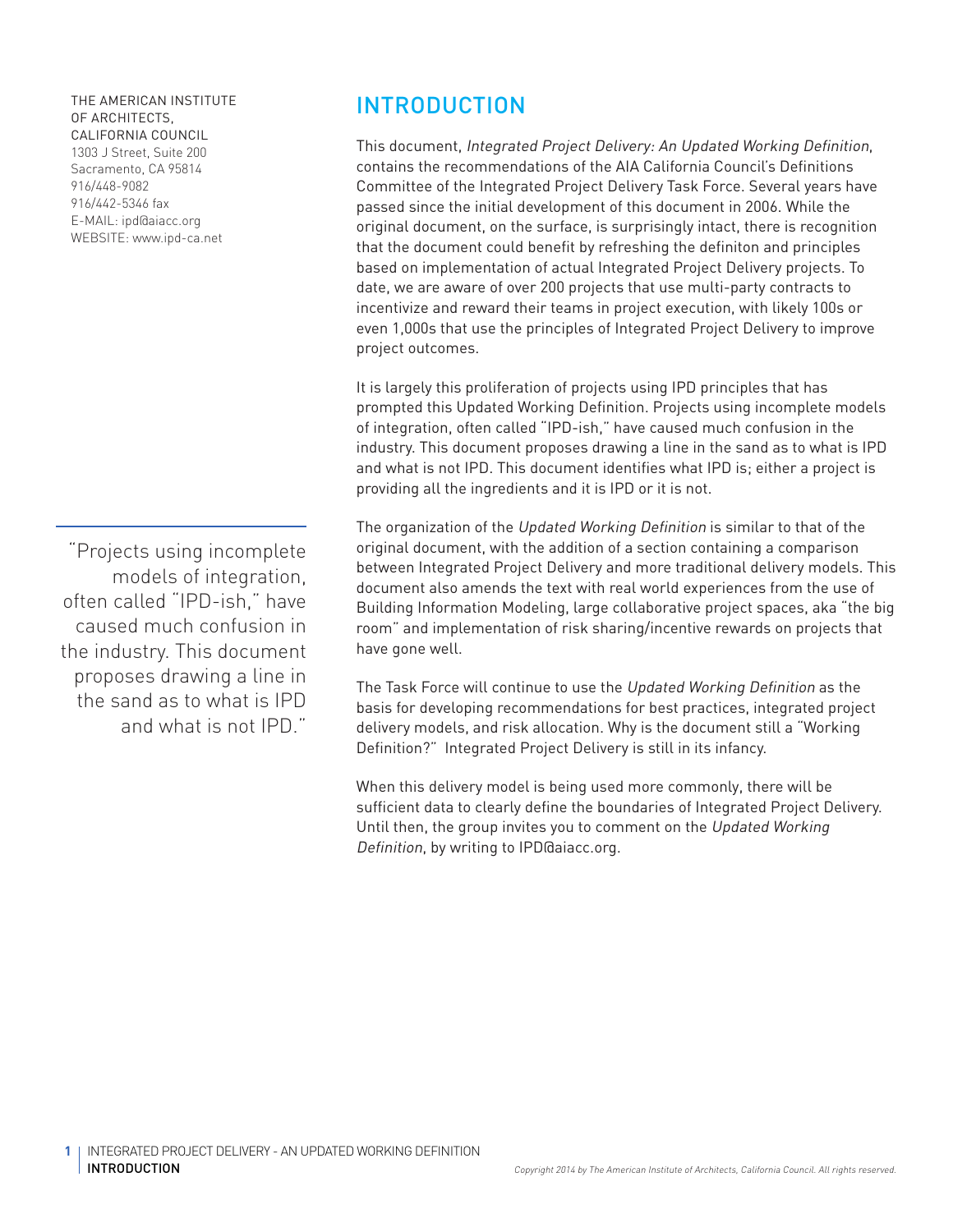# TABLE OF CONTENTS

### **IPD DEFINITION**

PAGE<sub>4</sub>

# **THE VALUE PROPOSITION**

PAGE<sub>5</sub>

### **ESSENTIAL PRINCIPLES**

PAGE 6



PAGE 13

### **CONCLUSION**

PAGE 15

### **GLOSSARY**

PAGE 16

### **ACKNOWLEDGEMENTS**

PAGE 17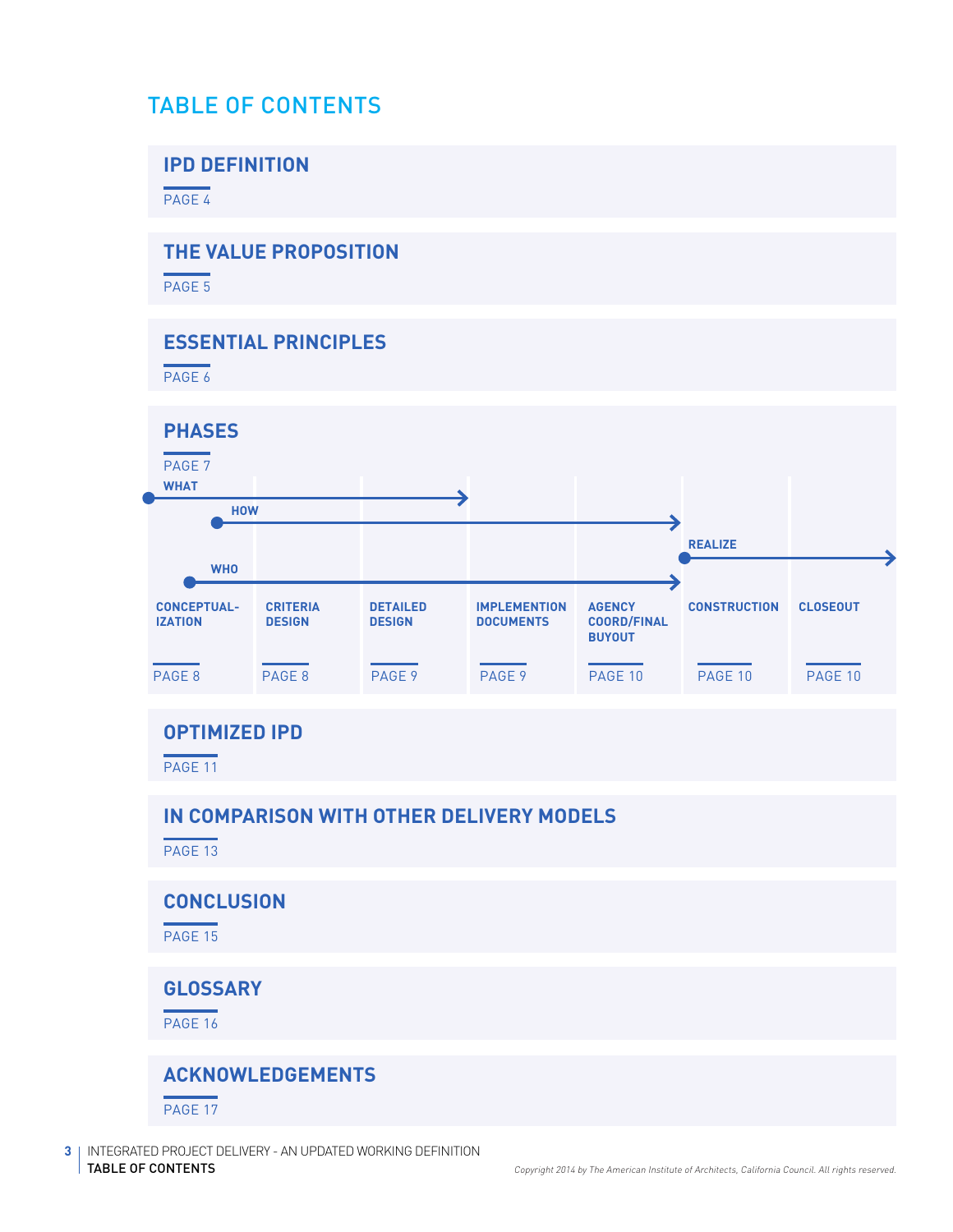# IPD—THE DEFINITION:

**Integrated Project Delivery (IPD) is a project delivery method that integrates people, systems, business structures and practices into a process that collaboratively harnesses the talents and insights of all participants to reduce waste and optimize efficiency through all phases of design, fabrication and construction. The Integrated Project Delivery method contains, at a minimum, all of the following elements:**

- **• Continuous involvement of owner and key designers and builders from early design through project completion**
- **• Business interests aligned through shared risk/reward, including financial gain at risk that is dependent upon project outcomes**
- **• Joint project control by owner and key designers and builders**
- **• A multi-party agreement or equal interlocking agreements**
- **• Limited liability among owner and key designers and builders**

IPD requirements, as a project delivery model, are noted above. Projects using components of IPD, not in its entirety, are not IPD. This document's goal is to state that projects wanting to use IPD must incorporate all aspects of the definition for it to be considered IPD.

Note: Integrated Project Delivery teams will usually include members well beyond the basic triad of owner, designer and contractor. At a minimum, though, an integrated project includes tight collaboration between the owner, architect/engineers, and builders ultimately responsible for construction of the project, from early design through project handover.

Many of the essential elements of Integrated Project Delivery may be applied to a variety of collaborative project delivery methods, such as Design-Build or CM at Risk, that may not inherently contain every required IPD element mentioned above.

#### FURTHER EXPLANATION:

- **Integrated Project Delivery (IPD) is a project delivery method:** IPD is a unique and separate project method, distinctly different from Design-Bid-Build, Design-Build, CM at Risk, and Multiple Prime. All benefits for innovation and efficiency return to the project team as opposed to the individual firms. All parties agree to the business terms to share the financial savings for optimizing the Owner's business case.
- **Integrates people, systems, business structures and practices:** The foundation for IPD is the development of a virtual project organization. The organization of "the firms" includes the individual team members for the owner, designer(s), consultants and builder(s). The project organization's mission and responsibilities are committed to "best for project" decision making, and this commitment is supported by alignment of the firms' business interests through shared risk and reward.
- SAN THE PROJECT TABLE OF CONTENTS COLLEMAN CONTENTS CONTENTS CONTENTS • **Collaboratively harnesses the talents and insights of all participants:** The primary purpose of the virtual organization is collaboration. The project firms and individuals are committed to create a team culture of joint decision-making. Team members are formally organized in multidisciplinary clusters responsive to the project goals. Team members are individually accountable to contribute alternatives to design and construction issues. Builders' input is not left until the construction phase, when it is typically too late to benefit the design.
	- **Reduce waste and optimize efficiency:** IPD incentivizes minimization of waste. In addition to integration and collaboration, the method utilizes formal tools to achieve maximum results. Typical tools include: Building Information Modeling (BIM), prefabrication, manufacturing of larger integrated units, process improvement metrics and LEAN design and construction techniques.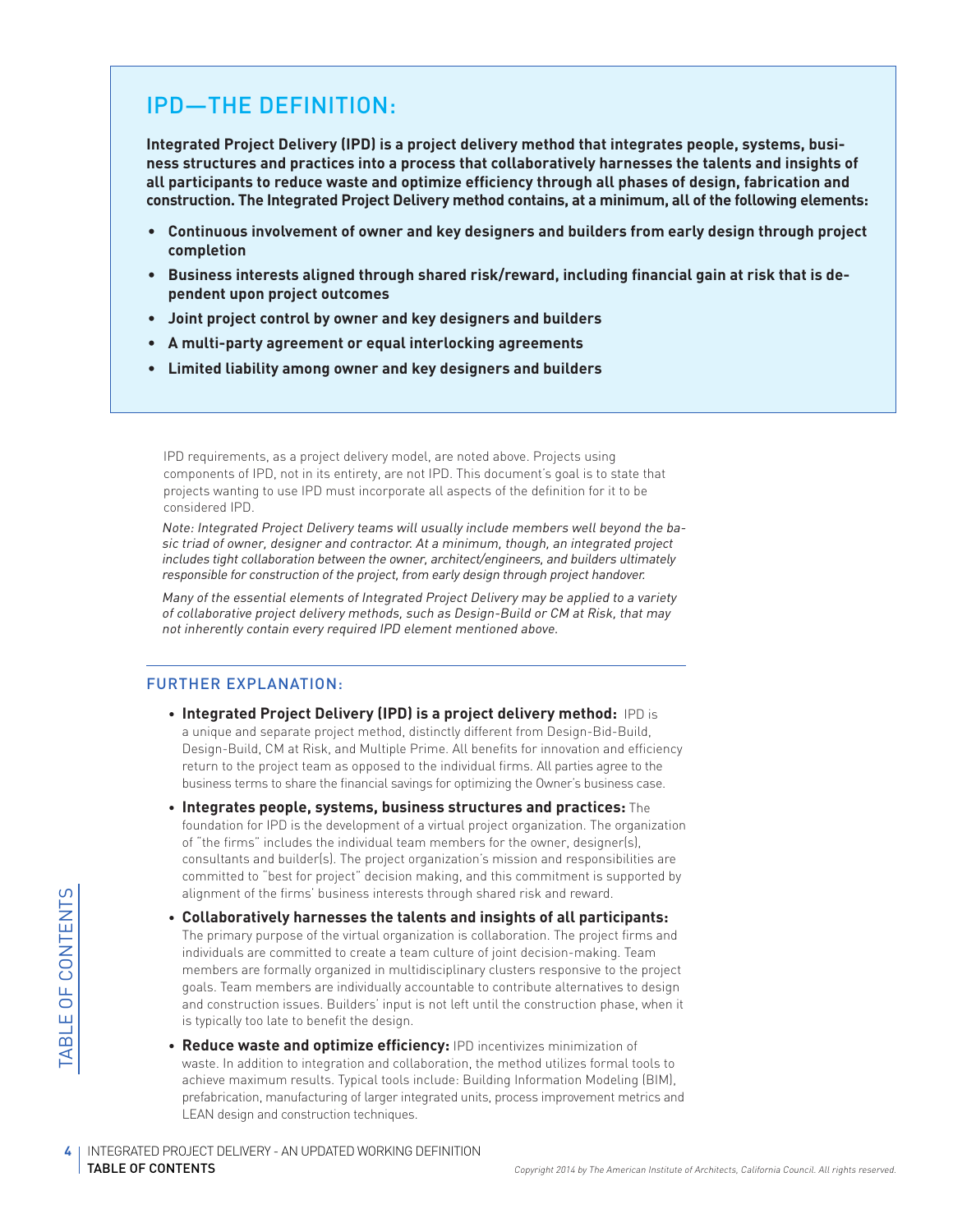# IPD—THE VALUE PROPOSITION:

The owner's "business case" defines the need for and the requirements of a capital project. The ultimate goal for an owner is to complete a project to meet very specific business goals within very specific constraints. Typically these constraints, at the highest level, are budget, schedule and a level of quality required to support operations, all within a predicable level of risk. Generally speaking, the industry suggests that the owner can expect to optimize any two of the three constraints but not all three; Integrated Project Delivery enables optimizing all three.

Previously, there were four main project delivery models available to owners: Design-Bid-Build, Design-Build, CM at Risk, and Multiple Prime. Each offers a different level of predictability to project outcome and risk.

Integrated Project Delivery (IPD) is a fifth delivery model that is gaining momentum. IPD offers owners the maximum opportunity to optimize their business case within predicable risks.

#### WHAT IS THE VALUE PROPOSITION FOR IPD?

- COMPLETE COMPLETE COMPLETED FROM Stay completed. The owners in their business encontrives between<br>integrated and collectively find the<br>collectively find the business case.<br> $\frac{19}{100}$ <br>S<br>IPD—THE VALUE PROPOSITION 1. Flexibility: Consider for example, that a business case includes additional goals and constraints such as: aesthetics, sustainability, operating efficiency, life cycle costs, community relationships, local workforce, and numerous others specific to an owner's project. Often not considered, however, is the need for flexibility to accommodate change during design or construction without sacrificing the owner's constraints! Projects are becoming more complex; technology, equipment, innovations in products, manufacturing, and prefabrication are becoming available faster than projects can be completed. The owner may require late incorporation to stay competitive or respond to an unanticipated change in their business environment. IPD's shared financial incentives between owner, designer(s) and builders(s) and integrated and collaborative processes enable the team to collectively find the project solution to optimize and support the business case.
- 2. Speed: After an initial investment in learning how an integrated team works, The information flow on IPD projects moves more quickly for the following reasons: First, designers and builders coordinate directly during design, thus preventing the misunderstandings and poorly informed design decisions that typically create delays during construction. Secondly, by fostering an environment in which the team collaborates well, questions get answered in the speed of a conversation instead of a paper trail that starts with an RFI and ends with a change order, typically taking weeks to process.
- 3. Less litigation: At the date of publication, no IPD project has gone into litigation. This is because IPD projects create a structure wherein all core team members benefit or suffer together, incentivizing them to help each other prevent problems. Disputes that typically would lead to claims are either prevented or settled in a collaborative manner.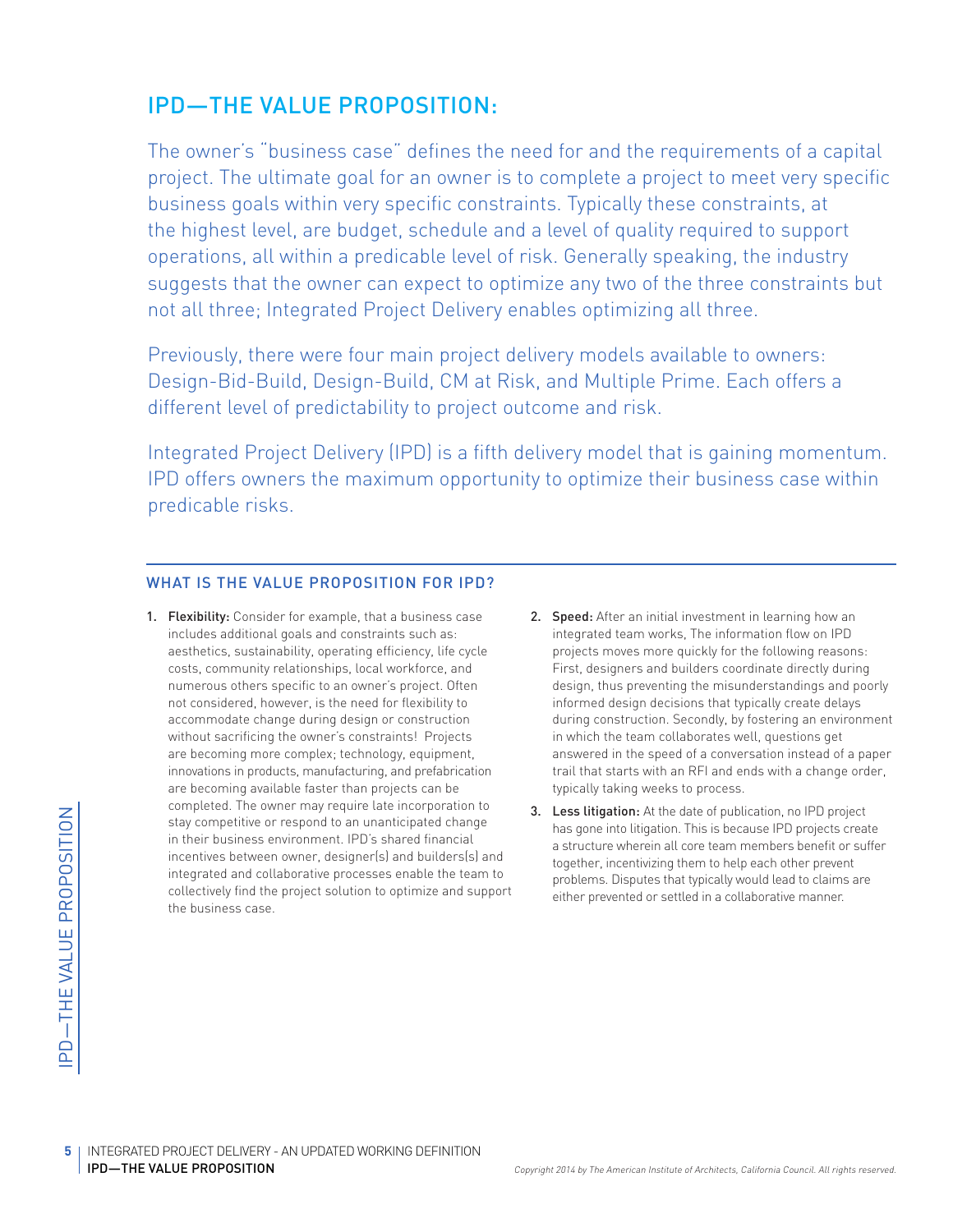# IPD—ESSENTIAL PRINCIPLES:



- 1 Optimize the Whole, not the parts: The point of integrating the project team is to deliver the whole project in a way that gives owners what they value. Whether that is optimized design solutions, increased efficiency over the building's lifetime, or a fast track schedule, higher performance requires that all parties make decisions that are best for the project, rather than their own slices of the pie.
- 2 Early and Clear Goal Definition: In order to optimize the whole, the team must agree on what the "whole" is. Project goals are developed early and agreed upon by all participants. Project budget is set early and the team designs to the price, rather than pricing a design.
- **3** Collaboration: In order to optimize the whole, the project team must collaborate closely, deeply, and continuously.
- 4 Integration (people and systems): People can't collaborate unless they can easily share information, find appropriate times and spaces to communicate, understand how their different design processes interact, get their billing departments to work in harmony, and get many other systems (big and small) integrated together across company lines.
- 5 Joint Ownership: Meaningful collaboration requires participants to have a sense of ownership over the project and end goals.
- Imes and spaces<br>
their different de:<br>
departments to w<br>
departments to w<br>
systems (big and<br>
company lines.<br>
5 **Joint Ownership:**<br>
participants to ha<br>
and end goals.<br>
6 **Respect:** Collabo<br>
team mutually co<br>
respect and valu **6** Respect: Collaboration also requires respect. The project team mutually commits to treating each other with respect and valuing each professional's input. Innovative solutions can come from any team member, so roles are not as strictly defined as on traditional projects, but rather assigned to the best qualified person.
	- 7 Trust: Meaningful collaboration cannot occur without trust. Trust is fostered through experience together, as well as purposeful decisions.
- 8 Transparency: Trust requires transparency. Communication among the team is not limited to traditional silos or top-down distribution. Information of all types, from design rationale to Building Information Modeling (BIM) lives in a central location so all team members have access to accurate and current information. Often an investment in technology compatibility will be necessary to ensure that all team members have access to the information they need to coordinate.
- 9 Safe Environment: Trust also requires a project environment in which team members are safe to experiment and suggest innovations without fear of being wrong.
- 10 Shared Risk and Reward: An integrated project depends on best-for-project decision-making. However, it is very rare that a firm will actually sacrifice its own profitability for the good of a project. Under IPD, risk/reward sharing structures are set up to cost or benefit the participants according to project outcomes rather than individual firm contributions. This aligns the decision-making influences – a decision that is best for the project will benefit all participants, one that attempts to benefit one firm at the expense of the project will reduce profitability for all participants.
- 11 Good Technology: Integrating systems together across company lines becomes much easier when using good technology. For projects requiring high levels of integration, technology like Building Information Modeling (BIM), cloud servers, teleconference tools, and others become crucial to making it all work. It is important to factor in the investments in both money and time to get these up and running smoothly.
- **6** I INTEGRATED PROJECT DELIVERY AN UPDATED WORKING DEFINITION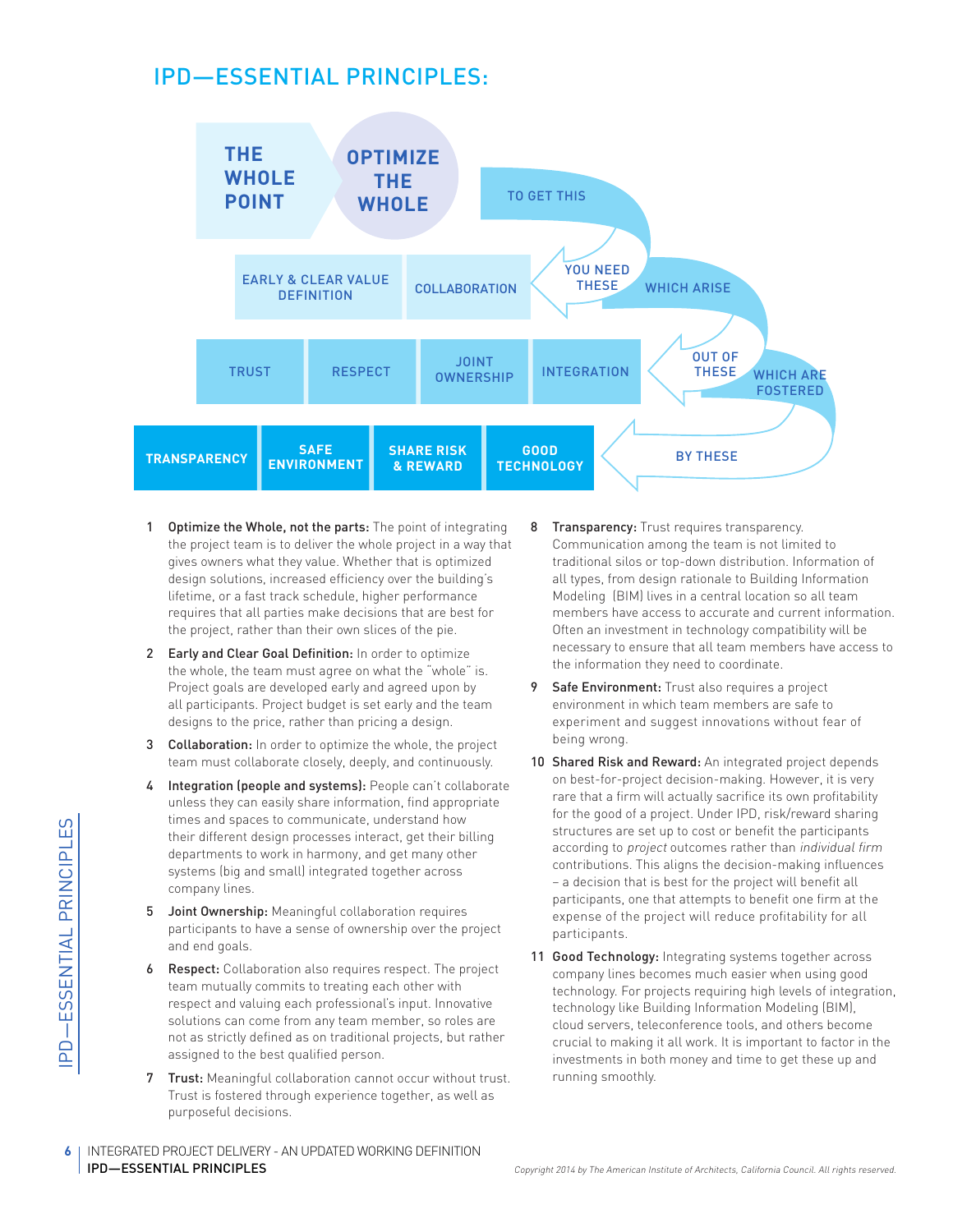### IPD—PHASES:





- Who: The project participants
- What: The physical and functional requirements of the project
- How: The means and methods that will be used to make the "What" real

• Realize: The act of making the "What" real – i.e. construction The phases of an Integrated Project differ from traditional phases (Schematic Design, Design Development, Construction Documents, etc.) in order to take advantage of two critical factors:

- In addition to the design expertise of a traditional design team, expertise in construction aspects (cost, scheduling, material performance and availability, means and methods, etc.) is available throughout the design process.
- Building Information Modeling (BIM) tools and processes enable the team to integrate this broader range of knowledge in order to provide effective support for design decisions.

These factors enable the team to make better-informed design

decisions earlier in the process and to optimize the design for construction means and methods. In essence, how and who are addressed much earlier in the process, enabling elimination of the traditional overlap of what and how with realization that is typically a source of expensive changes and rework during construction.

This is not to suggest that there is a rigid, sequential order to phasing in an integrated project. The expanded knowledge base and enhanced collaboration tools in an integrated team allow a great deal of flexibility in the sequencing of the design effort. A major advantage of the integrated approach is that the team makes the decisions regarding this sequencing. In traditional projects design decisions are often deferred sometimes even until after start of construction - at the sole discretion of the designers, without complete knowledge of the impact on construction. In an integrated project, however, the availability of both design and construction expertise enables the team to sequence the design effort to better accommodate such issues as fast-track delivery or procurement of long-lead items.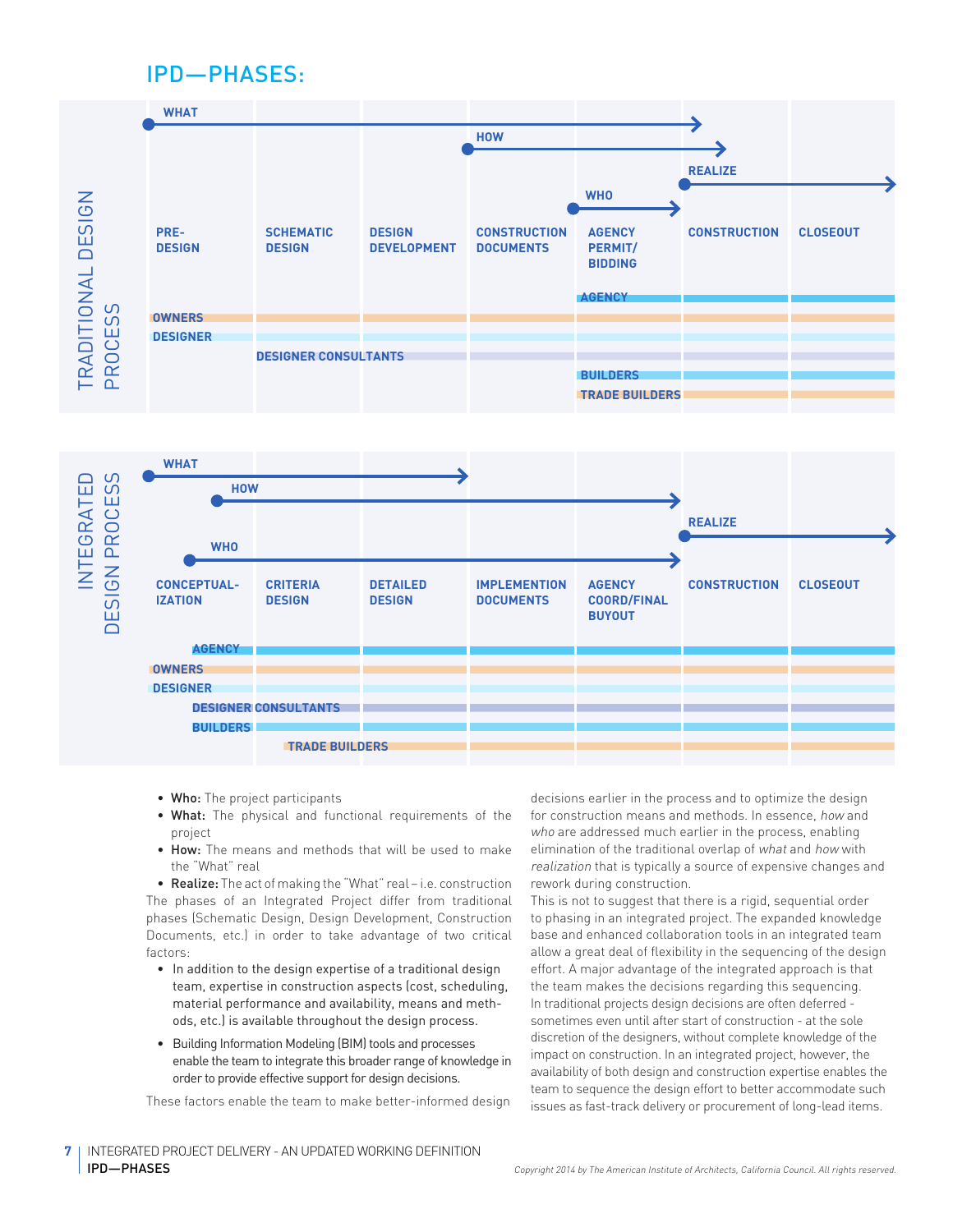#### SETTING THE STAGE

Prior to actual kickoff of the design process, or concurrent with the very earliest steps, significant preparatory work will need to be done.

- Key project participants are selected and brought on board. The actual personnel should be brought in.
	- Owner
	- Prime Designer
	- Key Design Consultants
	- Prime Builder
	- Key Trade Builders
	- Key Regulatory Agencies
- Team communication/coordination processes are set up. • Collaboration training
	-
	- Communication technologies
- The business model for the project is determined
	- The risk/reward structure that will best incentivize the accomplishment of the Owner's goals for the project is developed
	- IPD contract(s) is (are) negotiated
	- Project management structure is set up
- Key technologies are identified and protocols are set up for their use. Examples:
	- Building Information Modeling
	- Change control protocols
	- Model management responsibilities
	- Performance simulation tools
	- Document Management System
	- Data exchange protocols
- Extent of co-location is determined, and co-location facility is designed and set up

#### 1 CONCEPTUALIZATION

Conceptualization begins to determine WHAT is to be built.



- All key stakeholders are involved in the programming process; input is obtained from as many participants as possible.
	- Key project parameters are captured, such as:
	- Size
	- Schedule
	- Sustainable or green criteria or goals
	- Performance metrics (economic, energy, maintenance efficiency, operational, etc.)
- Initial cost structure is developed. Benchmarks by which cost targets for the project will be determined are identified.
- Preliminary schedule is developed.

#### 2 CRITERIA DESIGN

During Criteria Design the project is defined and the targets and metrics by which the success of the project will be measured are agreed upon.



- Key project parameters such as the following are fixed:
	- Scope
	- Basic design (massing, elevations, floor plans, etc.)
	- System selection (structural, skin, HVAC, etc.)
	- Quality levels for finishes
	- Target Cost
	- Overall schedule
	- Building components to be prefabricated
	- Sustainability targets
- All key trade contractors are engaged.
- Procurement schedule is developed.
- Cost structure is refined to a system level, in a manner that enables the team to use the cost information to guide the design.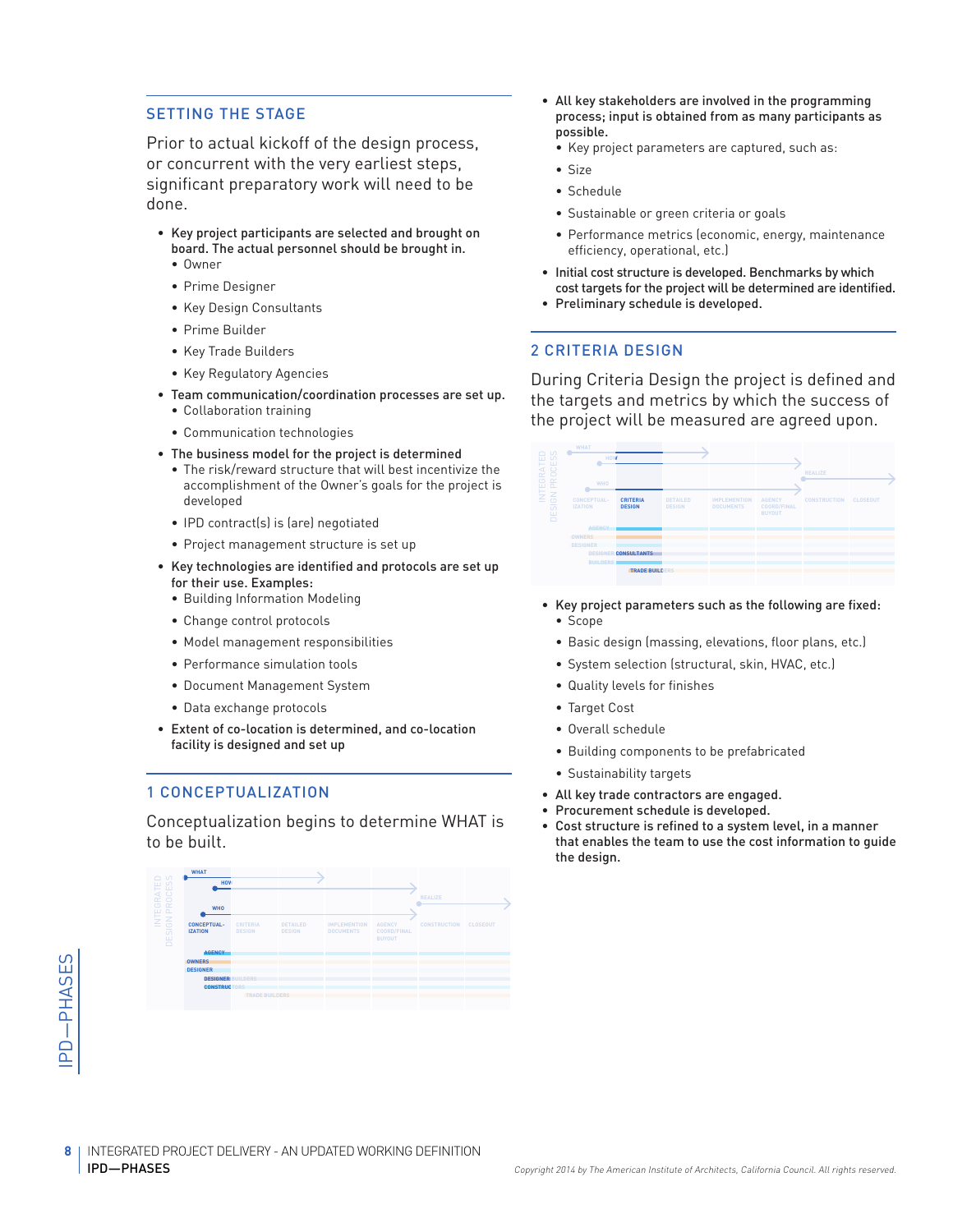#### 3 DETAILED DESIGN

The Detailed Design phase concludes the WHAT phase of the project. Note that the Detailed Design phase is longer and more intense than traditional Design Development because more is accomplished. The team will decide the level of detail required.

During this phase, all design decisions necessary to ensure that changes during construction will not be necessary are finalized, and the design is fully and unambiguously defined.

| $\cap$ $\cup$                                             | <b>WHAT</b>                          |                                  |                                  |                                         |                                                      |                     |                 |
|-----------------------------------------------------------|--------------------------------------|----------------------------------|----------------------------------|-----------------------------------------|------------------------------------------------------|---------------------|-----------------|
| <b>III</b> 5<br>ш                                         | <b>HOW</b>                           |                                  |                                  |                                         |                                                      |                     |                 |
| н<br>$\leq$ 0<br>$\circ$<br>œ<br>$\alpha$<br>$\circ$      | <b>WHO</b>                           |                                  |                                  |                                         |                                                      | <b>REALIZE</b>      |                 |
| $\Omega$<br>ш<br>E<br>$\approx$<br>=<br>ō,<br>ш<br>$\Box$ | <b>CONCEPTUAL-</b><br><b>IZATION</b> | <b>CRITERIA</b><br><b>DESIGN</b> | <b>DETAILED</b><br><b>DESIGN</b> | <b>IMPLEMENTION</b><br><b>DOCUMENTS</b> | <b>AGENCY</b><br><b>COORD/FINAL</b><br><b>BUYOUT</b> | <b>CONSTRUCTION</b> | <b>CLOSEOUT</b> |
|                                                           | <b>AGENCY</b>                        |                                  |                                  |                                         |                                                      |                     |                 |
|                                                           | OWNERS<br><b>DESIGNER</b>            |                                  |                                  |                                         |                                                      |                     |                 |
|                                                           |                                      | <b>DESIGNER CONSULTANTS</b>      |                                  |                                         |                                                      |                     |                 |
|                                                           | <b>BUILDERS</b>                      | <b>TRADE BUILDERS</b>            |                                  |                                         |                                                      |                     |                 |

- All building elements are defined.
- All building systems are fully engineered and coordinated. This includes final system coordination that in traditional delivery models is usually deferred until the construction phase because trade contractor input is not available until then.
- Specifications are developed based on agreed and prescribed systems.

#### 4 IMPLEMENTATION DOCUMENTS

During this phase, focus shifts from WHAT is being created to documenting HOW it will be implemented. At the beginning of this phase the entire building and all systems are fully defined and coordinated, so it is significantly shorter than the traditional Construction Documents phase.



- The traditional shop drawing process is merged into the design as the contractor, trade contractors, and suppliers document the construction intent of building systems and components.
- Prefabrication of some systems can commence because the design is fixed.
- Specifications are developed to provide narrative documentation of the design intent wherever necessary.
- Documents are generated where needed for processes such as:
	- **Financing**
	- Procurement
	- Permitting
- Implementation Documents include information for • Assembly
	- Layout
	- Detailed schedule
	- Procedural information (testing, commissioning)
	- Legal requirements (whatever needs to be included to be legally binding)

#### 5 AGENCY REVIEW

This phase actually runs concurrently with Criteria Design, Detailed Design, and Implementation Documents. During the earlier phases the regulatory agencies provide high-level compliance information and work with the team to develop a mutually agreeable permit submittal schedule. Because of their involvement in the design process, builders and trade builders will need to be involved in submittal preparation and response to agency comments.

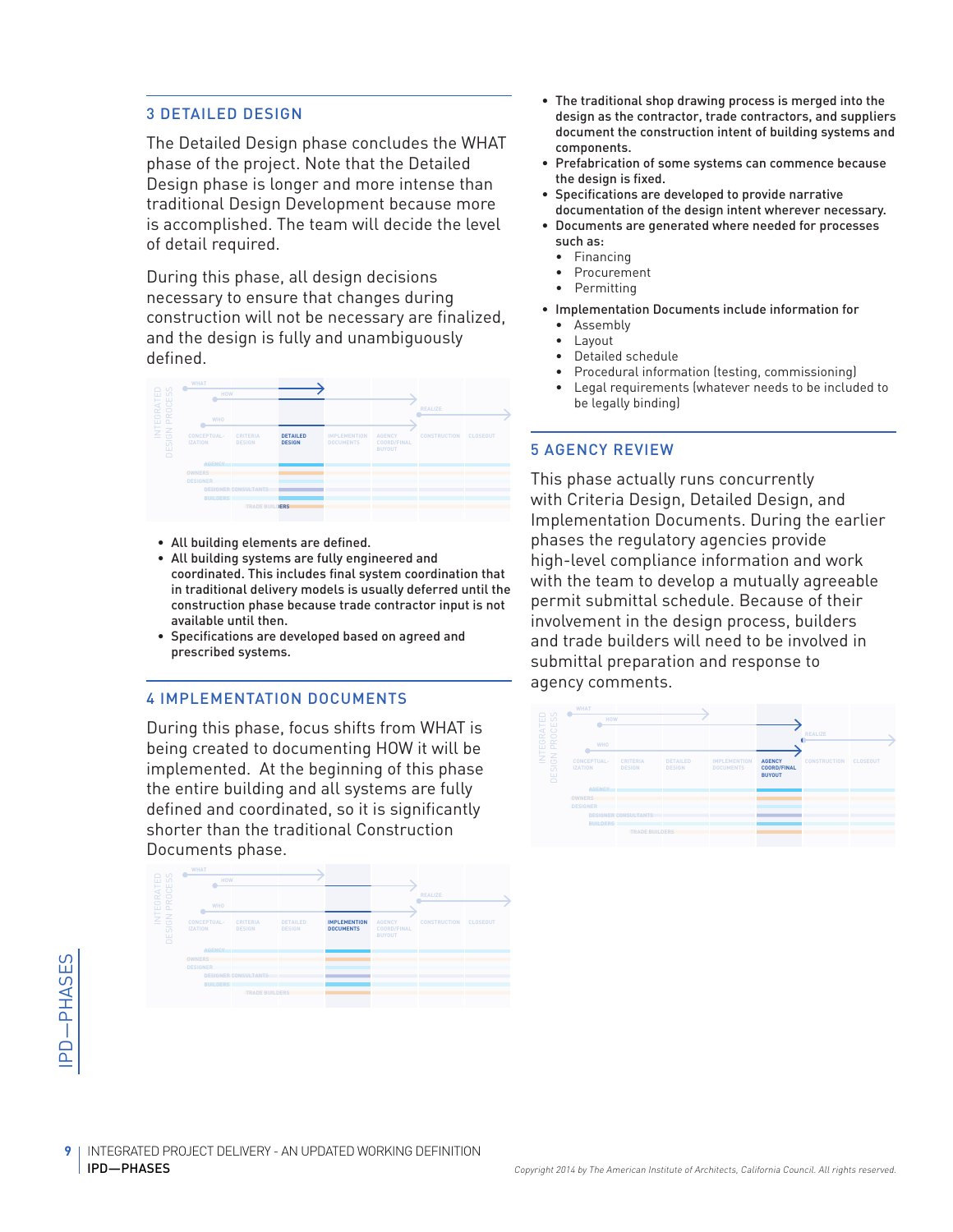#### 6 BUYOUT

The bulk of an IPD project is not "bought out" as in traditional projects because the major trades develop their prices during the design process. In addition, long-lead items are identified and defined during design and their procurement is begun as early as necessary. This Buyout phase completes the buyout of remaining contracts.

| $\cup$                                             | <b>WHAT</b>                          |                                  |                                  |                                         |                                                      |                     |                 |
|----------------------------------------------------|--------------------------------------|----------------------------------|----------------------------------|-----------------------------------------|------------------------------------------------------|---------------------|-----------------|
| ATEI<br>CES                                        | <b>HOW</b>                           |                                  |                                  |                                         |                                                      |                     |                 |
|                                                    |                                      |                                  |                                  |                                         |                                                      | <b>REALIZE</b>      |                 |
| $\alpha$ $\alpha$<br>$O$ $C$<br>шα                 | <b>WHO</b>                           |                                  |                                  |                                         |                                                      |                     |                 |
| Ę<br>z<br>$\circ$<br>=<br>-<br>$\overline{0}$<br>岂 | <b>CONCEPTUAL-</b><br><b>IZATION</b> | <b>CRITERIA</b><br><b>DESIGN</b> | <b>DETAILED</b><br><b>DESIGN</b> | <b>IMPLEMENTION</b><br><b>DOCUMENTS</b> | <b>AGENCY</b><br><b>COORD/FINAL</b><br><b>BUYOUT</b> | <b>CONSTRUCTION</b> | <b>CLOSEOUT</b> |
|                                                    | <b>AGENCY</b>                        |                                  |                                  |                                         |                                                      |                     |                 |
|                                                    | OWNERS                               |                                  |                                  |                                         |                                                      |                     |                 |
|                                                    | <b>DESIGNER</b>                      |                                  |                                  |                                         |                                                      |                     |                 |
|                                                    |                                      | <b>DESIGNER CONSULTANTS</b>      |                                  |                                         |                                                      |                     |                 |
|                                                    | <b>BUILDERS</b>                      |                                  |                                  |                                         |                                                      |                     |                 |
|                                                    |                                      | <b>TRADE BUILDERS</b>            |                                  |                                         |                                                      |                     |                 |
|                                                    |                                      |                                  |                                  |                                         |                                                      |                     |                 |
|                                                    |                                      |                                  |                                  |                                         |                                                      |                     |                 |

#### 7 CONSTRUCTION

In traditional projects construction is often treated as the final stage of design where issues that were not addressed during the design phases are worked out. In an Integrated Project, due to the availability of construction expertise as well as the ability to integrate this expertise into the design using BIM, final design is completed during Detailed Design and means and methods are worked out during Implementation Documents.

Some elements of IPD construction administration will remain similar to traditional practice. For example:

| $\Box$ $\omega$<br>山の                                                 | <b>WHAT</b><br>HOW                   |                                  |                                  |                                         |                                                      |                     |                 |
|-----------------------------------------------------------------------|--------------------------------------|----------------------------------|----------------------------------|-----------------------------------------|------------------------------------------------------|---------------------|-----------------|
| <b>AT</b><br>$\alpha$ $\circ$<br>$\alpha$<br>$\circ$<br>ш<br>$\Omega$ | <b>WHO</b>                           |                                  |                                  |                                         |                                                      | <b>REALIZE</b>      |                 |
| E<br>z<br>$\circ$<br>등<br>ш<br>$\Box$                                 | <b>CONCEPTUAL-</b><br><b>IZATION</b> | <b>CRITERIA</b><br><b>DESIGN</b> | <b>DETAILED</b><br><b>DESIGN</b> | <b>IMPLEMENTION</b><br><b>DOCUMENTS</b> | <b>AGENCY</b><br><b>COORD/FINAL</b><br><b>BUYOUT</b> | <b>CONSTRUCTION</b> | <b>CLOSEOUT</b> |
|                                                                       | <b>AGENCY</b>                        |                                  |                                  |                                         |                                                      |                     |                 |
|                                                                       | OWNERS                               |                                  |                                  |                                         |                                                      |                     |                 |
|                                                                       | <b>DESIGNER</b>                      |                                  |                                  |                                         |                                                      |                     |                 |
|                                                                       |                                      | <b>DESIGNER CONSULTANTS</b>      |                                  |                                         |                                                      |                     |                 |
|                                                                       | <b>BUILDERS</b>                      |                                  |                                  |                                         |                                                      |                     |                 |
|                                                                       |                                      | <b>TRADE BUILDERS</b>            |                                  |                                         |                                                      |                     |                 |

- Quality control, inspection and testing will be relatively unchanged.
- Change orders, particularly for owner directed changes, must be formally negotiated and documented.
- Scheduling and progress will be periodically reviewed.

#### 8 CLOSEOUT



Many aspects of the closeout of an Integrated Project will be similar to those of traditional projects. Some examples:

- Finalization of as-built models or other documentation
- Punch list correction
- Warranty obligations
- Occupancy and completion notification

In addition, the painshare/gainshare arrangement will be resolved.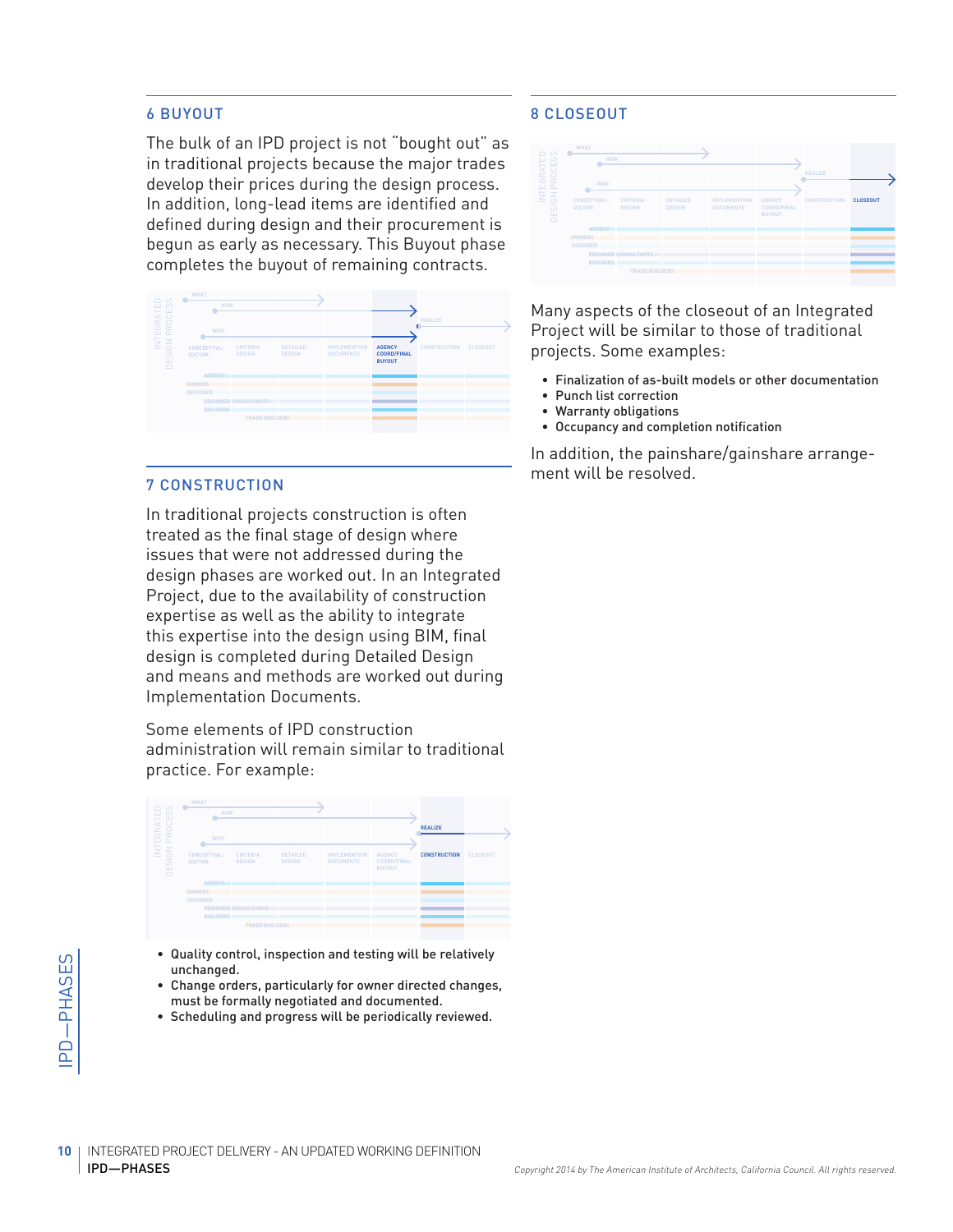### OPTIMIZED IPD

The elements of IPD listed on page 4 are at IPD's core. Below is a discussion of the key constructs that enable an optimized IPD project. These constructs comprise the optimal business model, contractual structures and team behaviors. Also included is the critical discussion as to how each construct contributes to enabling an IPD team to be more successful than other delivery models. These constructs are characteristics that are specific to those members directly signatory to a single or multiple interlocking IPD agreement(s).

#### BUSINESS MODEL

#### **Separate Profit from Cost**

Establish a fixed profit. Separating profit from units of labor or materials eliminates the incentive to increase the number of units to increase profitability. Instead, the incentive should be to increase margin by reducing the underlying costs while maintaining a fixed profit amount. Ideally, 100% of a parties' profit should be at risk. Moreover, the at-risk profit provides the owner with a buffer against cost overruns, and less than full profit at risk can result in an inadequate buffer.

#### **Guaranteeing Costs To Perform The Work**

There are several reasons for the owner guaranteeing costs without a cap. First, whenever a cap is placed on costs, the capped party wisely includes contingencies in its costs to protect against the potential cost overrun. Second, if there are any project disruptions, the parties will begin the claims/ change order process to avoid losing claim rights that may be important if the project continues to suffer additional costs. This creates an antagonistic project atmosphere—often from early in the project. Finally, the variable cost guarantee is a fair trade for the fixed profit being at risk and the limits on change orders.

#### **Profit Based on Agreed Project Outcomes**

Tying profit to achieving agreed project outcomes assures goal alignment and increases the likelihood of aligned action. The agreed outcomes can be whatever is most important to the owner and the team. Often this will be cost and schedule, but can also be quality, sustainability, functionality, life cycle costs, owner satisfaction or whatever else the team may agree upon. By tying profit to project, instead of individual outcomes, the team is incentivized to collaborate in pursuit of common objectives and disincentives selfish behavior.

#### **Limited Entitlement for Change Orders**

Increasing project costs by change orders is limited to owner elected changes. Team caused impacts, such as errors and omissions in the drawings, construction errors or productivity issues are issues for the team to resolve, not opportunities for additional revenue. This attribute, in conjunction with limited liability and profit based on project outcome, creates a closed system. If problems arise, the team must collaboratively resolve them regardless of cause. Entitlement for change orders and claims is largely eliminated in IPD. Once understood, this attribute leads to more effective constructability evaluations, coordination and response to problems as they occur.

#### CONTRACT STRUCTURE

#### **Early Involvement of Key Participants**

The key parties are contractually engaged at the earliest responsible moment. Key parties are those that have a substantial stake or material effect on project outcome. Involving these parties early has many beneficial effects. First, it increases the overall knowledge base before design is developed, allowing for coordination and constructability to be built into the process rather than applied after the fact, enabling target value design, and eliminating value engineering. This improves the designer's understanding of systems, equipment, alternatives and costs implications before they initiate design. It also increases the diversity of opinions and perspectives—a key determinant of creativity. It avoids much of the rework inherent in the transfer of design information to builders and can allow for an efficient distribution of design effort between the licensed design professionals and the design/assist or design/build trades.

#### **Joint Project Control & Decision Making**

Joint project decision making is an essential step in creating a virtual organization. By empowering the team to jointly manage the project, decision making is accelerated and situated closer to the sources of knowledge and information. Because major decisions are not unilateral, there is a check-and-balance that reduces the likelihood of errant decisions. Joint project decision making also increases overall ownership of the project, leading to higher levels of commitment. It is also fair. Parties that have placed their profit at risk should have a voice in project management.

#### **Shared/Risk Reward Based on Project Outcomes**

This is the contractual tie between profit based on agreed outcome and limitations on change orders. By putting both of these attributes in an enforceable agreement, the business model becomes an obligation, not an aspiration. This is one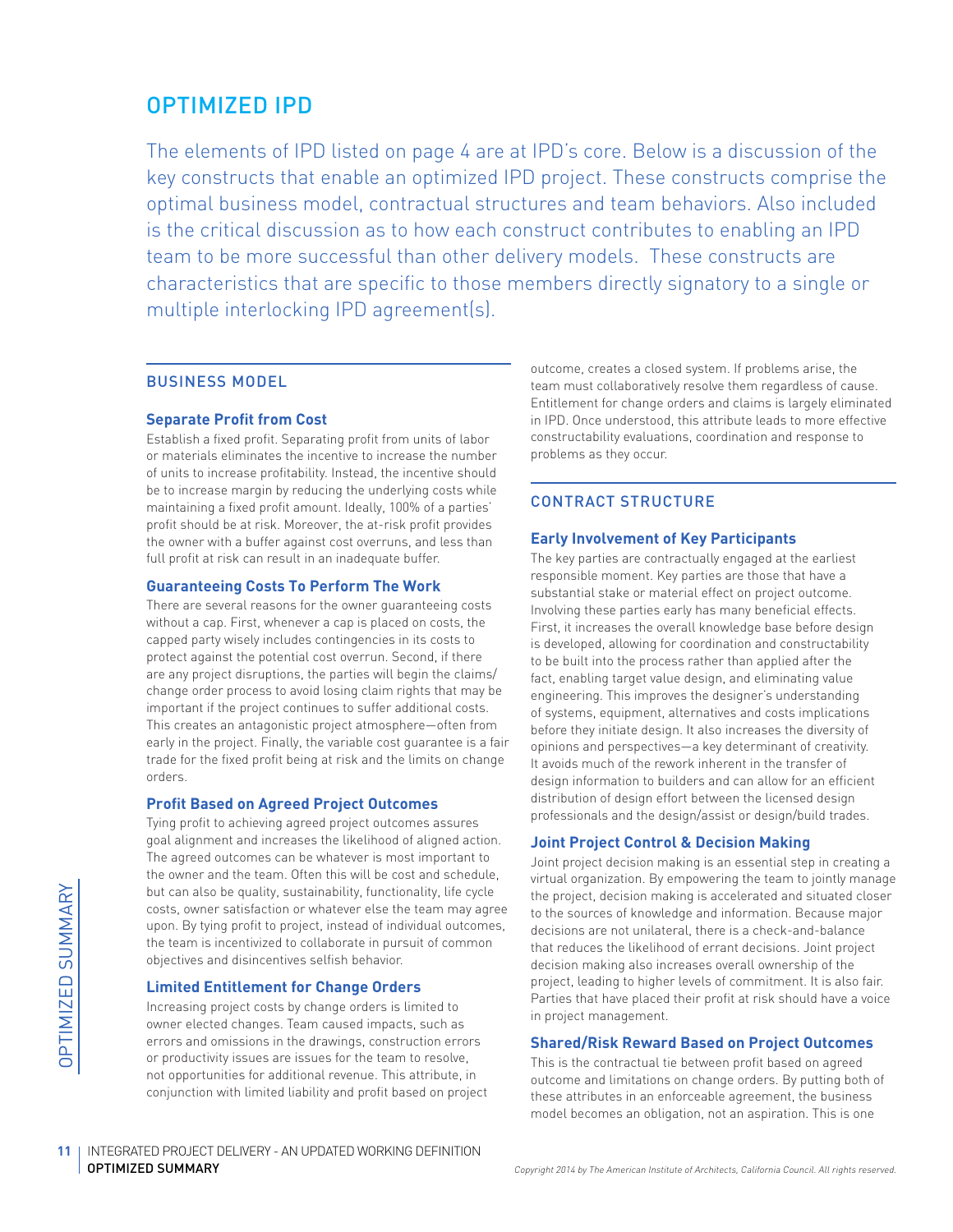of the distinctions between true IPD and other collaborative approaches, such as partnering, that seek to achieve behavioral changes—but these can be abandoned mid-project because they are not a contractual obligation.

#### **Jointly Developed Validated Targets/Goals**

The jointly developed and validated targets/goals are an enforceable "mission statement" for the project. Because they are used to determine project success—and compensation they align the team's actions to the agreed goals. Agreement to goals also leads to commitment to achieving them. In addition, they provide a check, through the validation process, on the feasibility of the project. Aggressive goals also create the stress that leads to behavioral change, but because the stress is felt by all project members, it becomes a shared incentive to jointly develop new and more effective approaches.

#### **Reduced Liability Among Risk/Reward Members**

Reduced liability is an element in closing the system, forcing the participants to take responsibility for the project rather than attempting to blame other participants in an attempt to escape the impact of a problem. But perhaps more importantly, it removes disincentives to direct and continuous communication between the parties. Because parties who suffer because of incorrect information can often claim against the information provider, project participants (particularly the design professionals) have become wary of providing early and incomplete information to contractors. But without an understanding of where the designers are headed, the builders cannot effectively plan. Similarly, builders are chary of providing advice about design that might draw them into a design issue. But if the team is to be effective, communication must be rapid, direct, and continuous. Reducing liability among risk/reward team members removes much of the anxiety around communication.

#### ENABLING BEHAVIORS

#### **Optimize the Whole, Not the Parts**

Essential change in IPD is that the project is viewed as an indivisible whole. Every action, every decision should be judged by whether it will lead to improving the overall project outcome. This is the critical difference from other project delivery methods as compared to IPD. All participants, including the owner, designers and builders, in an IPD arrangement work together to optimize the project result rather than benefit the individual firms.

#### **Trust**

Trust is a critical element of IPD. But it is not blind trust. It is trust built on transparency and respect and measured accountability to meet commitments. When trust is created, the entire project is accelerated. The parties can trust their colleagues to perform as they promised allowing everyone to plan based on those promises. Moreover, the parties can trust that their colleagues will respect their interests and ideas, creating a safe environment to extend their capabilities. Earned trust catalyzes every transaction between the parties.

This kind of trust is seen with firms that have proven track records, renown reputations or past experiences working on previous projects before with other team members.

#### **Integration (information, people and systems)**

High performance projects and project delivery requires integration throughout the process. Integrated information provides a means for information exchange and developing a common understanding. Integrated organization melds the disparate companies and individuals into a virtual organization. Integrated processes lead to coordinated and efficient action. Integrated systems enable optimization of the entire project. Integration creates the possibility of utilizing the capabilities of the entire team and creating results that are greater than the sum of the parts.

#### **Continuous Improvement/Learning**

IPD is not a static concept. It is a process of continual examination and improvement. In IPD, learning is not just the subject of retrospectives. It is a daily process where learning is turned into action, tested, modified, tested again, throughout the project. Processes are studied and challenged, experiments undertaken, and the results immediately fed back into the project. The goal of IPD is is to deliver this project better than originally envisioned.

#### **Appropriate Technology**

IPD does not demand any specific technology and technology should not be seen as a crutch for failed procedures. Systems and procedures should be optimized before being automated. But most IPD projects will rely on appropriate technologies, particularly Building Information Modeling. BIM is an important vehicle for collaboration. It is a platform for rapid prototyping and simulation, creates a common understanding between the parties and is a tool for identifying and resolving conflicts. Astute IPD teams take advantage of project websites, simulation and optimization software, 3, 4 and 5D models, and any appropriate tool that will increase understanding, promote communication, collaborate virtually, and better achieve the project objectives. Thus, while no specific technology is required, not using technology appropriately violates the principles of continuous improvement and optimizing the whole.

#### **Collaboration**

IPD requires collaboration, not just cooperation. Collaboration is working together to achieve the agreed goals by building on and improving each others' ideas. It is synergistic and creates results that exceed what can be achieved by coordination, alone. Collaboration in IPD is most visibly shown through co-located activity, where the parties are not just meeting together, they are performing their daily work together in cross-functional groups composed of the best suited individuals drawn from all of the IPD participating firms. They engage in a vigorous exchange of ideas and perspectives to develop solutions to project problems and to achieve the common goals. Peter Senge and others referred to this exchange as dialogue. It is not an exchange seeking to win a debate, but a joint exploration leading to solutions.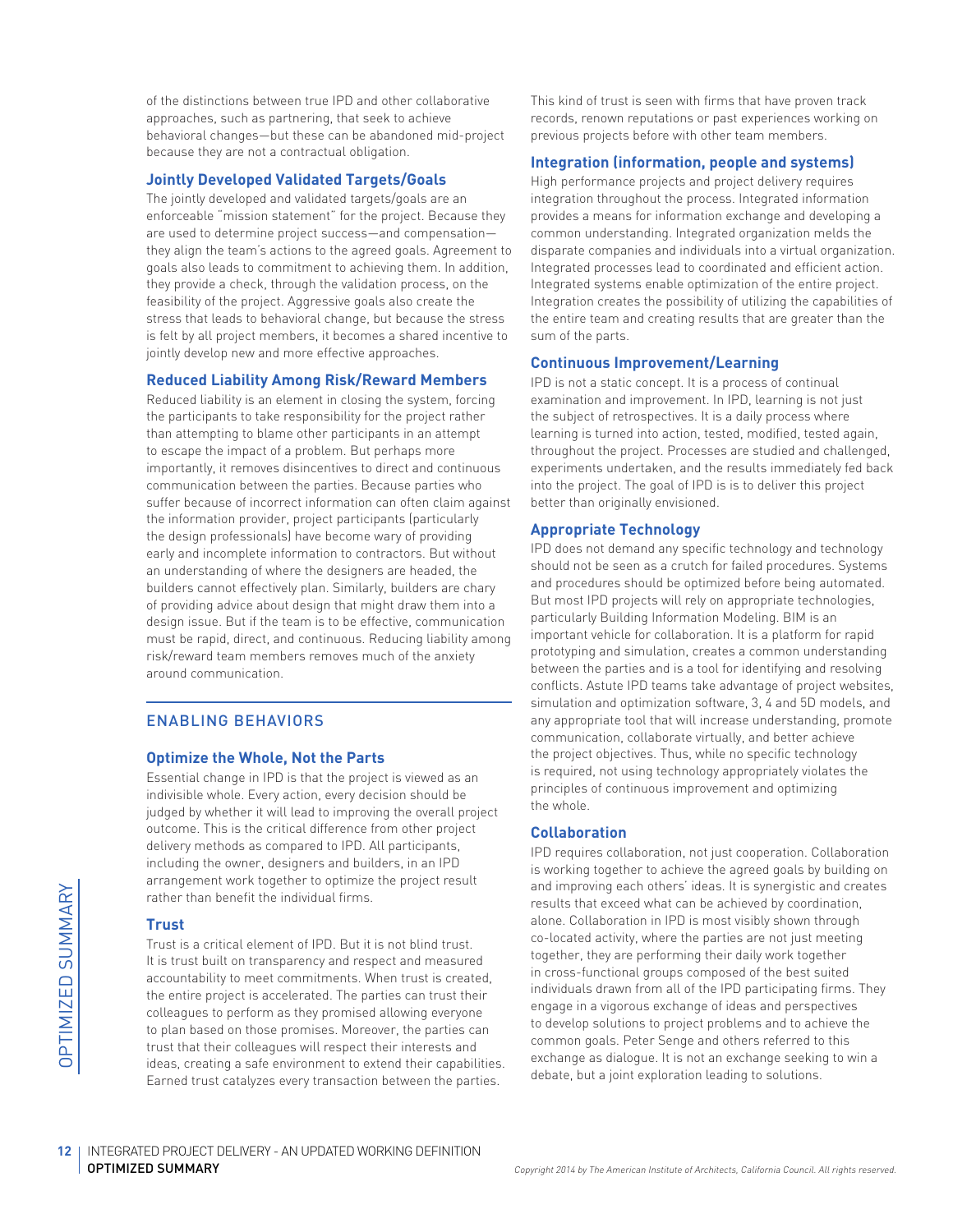# IPD—IN COMPARISON WITH OTHER DELIVERY MODELS

IPD allow for a dynamic, transparent and holistic process that benefits all project participants. These charts represent qualitative assessments of how IPD can be differentiated from other delivery models. The delivery models show traditional delivery methods, but do not take into account various contract models such as Guaranteed Maximum Price (GMP). The delivery models chosen are comparators to IPD; Design Bid Build, Multi-Prime, Construction Manager at Risk (CM at Risk) and Design Build represent the predominant delivery models used in the industry. We did not include Turnkey or Public Private Partnerships as they embrace one of the four models to deliver the design and construction of the building within the umbrella of the longer contract for the building operation. The charts were developed from the broad experience of the IPD Steering Committee members and contributors and do not represent any research or collected field data from any specific projects. The overarching message, we believe, will not change with any significant research, in that the only delivery model where all the project stakeholders can benefit in all the studies is Integrated Project Delivery, and sometimes Design Build.

#### **CHART 1: Who benefits if the costs comes in lower or the schedule shorter depending on delivery model type?**

| .                      |       |          |                |       |
|------------------------|-------|----------|----------------|-------|
|                        | Owner | Designer | <b>Builder</b> | Trade |
| Design Bid Build       | No    | No       | Yes            | Yes   |
| Multi-Prime (hard bid) | No.   | No       | Yes            | Yes   |
| CM at Risk             | Νo    | No       | Yes            | Yes   |
| Design Build           | No    | Yes      | Yes            | Yes   |
| <b>IPD</b>             | Yes   | Yes      | Yes            | Yes   |

|                                                                                                                                                                                                                                                                                                                                                                                                                                                                                                                                                                 |       | CHART 2: Who is incentivized to keep the cost down or reduce the schedule for the owner when |                |           |
|-----------------------------------------------------------------------------------------------------------------------------------------------------------------------------------------------------------------------------------------------------------------------------------------------------------------------------------------------------------------------------------------------------------------------------------------------------------------------------------------------------------------------------------------------------------------|-------|----------------------------------------------------------------------------------------------|----------------|-----------|
| changes occur?                                                                                                                                                                                                                                                                                                                                                                                                                                                                                                                                                  | Owner | Designer                                                                                     | <b>Builder</b> | Trade     |
| Design Bid Build                                                                                                                                                                                                                                                                                                                                                                                                                                                                                                                                                | Yes   | No                                                                                           | No             | <b>No</b> |
| Multi-Prime (hard bid)                                                                                                                                                                                                                                                                                                                                                                                                                                                                                                                                          | Yes   | <b>No</b>                                                                                    | <b>No</b>      | <b>No</b> |
| CM at Risk                                                                                                                                                                                                                                                                                                                                                                                                                                                                                                                                                      | Yes   | No                                                                                           | No             | <b>No</b> |
| Design Build                                                                                                                                                                                                                                                                                                                                                                                                                                                                                                                                                    | Yes   | <b>No</b>                                                                                    | <b>No</b>      | <b>No</b> |
| <b>IPD</b>                                                                                                                                                                                                                                                                                                                                                                                                                                                                                                                                                      | Yes   | Yes                                                                                          | Yes            | Yes       |
| <b>Chart two</b> shows that under traditional methods the owner is incentivized to keep costs<br>reduced as project requirements change, but the other project stakeholders are not.<br>This characterization of change is true for both owner generated changes, un-foreseen<br>conditions and errors / omissions. Under IPD, though, the team is incentivized to keep costs<br>down on a project when changes occur because the team is all being supplied from the<br>same source that will reward them. The transparent and single pool of monies in an IPD |       | model enables ownership from all project stakeholders for project success.                   |                |           |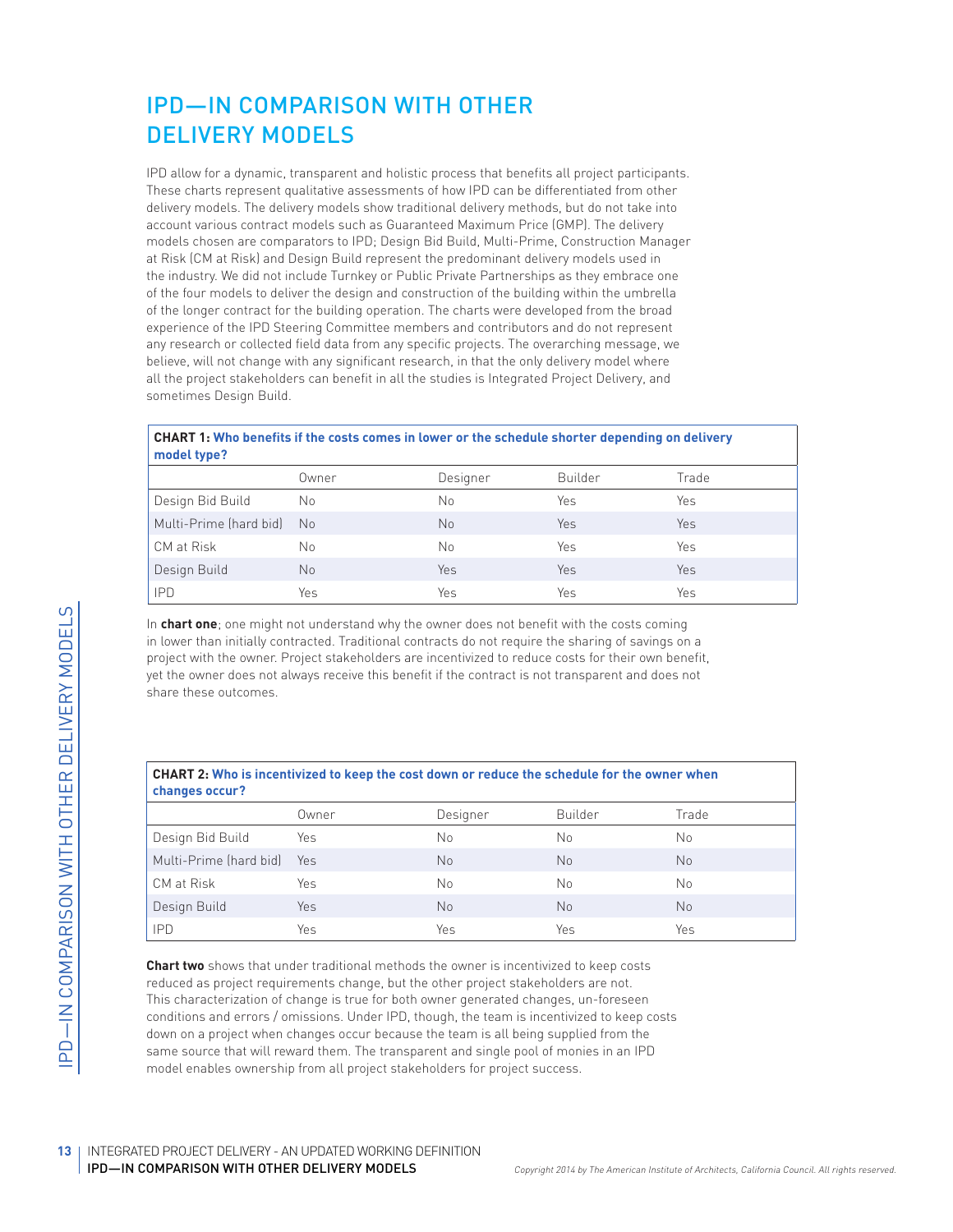| <b>CHART 3: Who is incentivized to improve construction processes?</b> |            |          |         |                |  |  |
|------------------------------------------------------------------------|------------|----------|---------|----------------|--|--|
|                                                                        | Owner      | Designer | Builder | Trade          |  |  |
| Design Bid Build                                                       | Yes        | No       | Nο      | No             |  |  |
| Multi-Prime (hard bid)                                                 | <b>Yes</b> | No       | No      | N <sub>o</sub> |  |  |
| CM at Risk                                                             | Yes        | No       | Yes     | Yes            |  |  |
| Design Build                                                           | Yes        | Yes      | Yes     | Yes            |  |  |
| <b>IPD</b>                                                             | Yes        | Yes      | Yes     | Yes            |  |  |

**Chart three** begins to identify who wants to improve the quality and methodology of how the project is delivered. Our industry is in a transition to embrace more advanced methods of making buildings, as other manufacturing fields have. IPD, and sometimes Design-Build, offer all the project team stakeholders the benefit when advanced delivery methodologies are coordinated with others and the impact might not be cost neutral.

| <b>CHART 4: Who is incentivized to improve building performance for the lifecycle</b> |       |          |                |                |  |  |
|---------------------------------------------------------------------------------------|-------|----------|----------------|----------------|--|--|
|                                                                                       | Owner | Designer | <b>Builder</b> | Trade          |  |  |
| Design Bid Build                                                                      | Yes   | Nο       | Nο             | No             |  |  |
| Multi-Prime (hard bid)                                                                | Yes   | No       | No             | N <sub>o</sub> |  |  |
| CM at Risk                                                                            | Yes   | Nο       | No             | No             |  |  |
| Design Build                                                                          | Yes   | No       | No             | N <sub>o</sub> |  |  |
| <b>IPD</b>                                                                            | Yes   | Yes      | Yes            | Yes            |  |  |

**Chart four** aligns project delivery with building<br>
that only through dynamic, transparent and ho<br>
system technologies and the actual functional<br>
and do not alluve for lifecycle design of<br>
and do not alluve fire right of **Chart four** aligns project delivery with building performance. We think the main message is that only through dynamic, transparent and holistic process benefiting all project participants will our industry be incentivized to move the needle on how buildings perform. Building system technologies and the actual functional requirements are constantly changing. Traditional contracts are set up where the requirements and functionality are fixed. In addition, design fees are also considered to be part of first cost competitive analysis by owners and do not allow for lifecycle design. Since the lifecycle of a building is a significant portion of the building's cost for the initial capital outlay, our industry needs to provide a methodology where the project delivery can support the eventual operations of the building.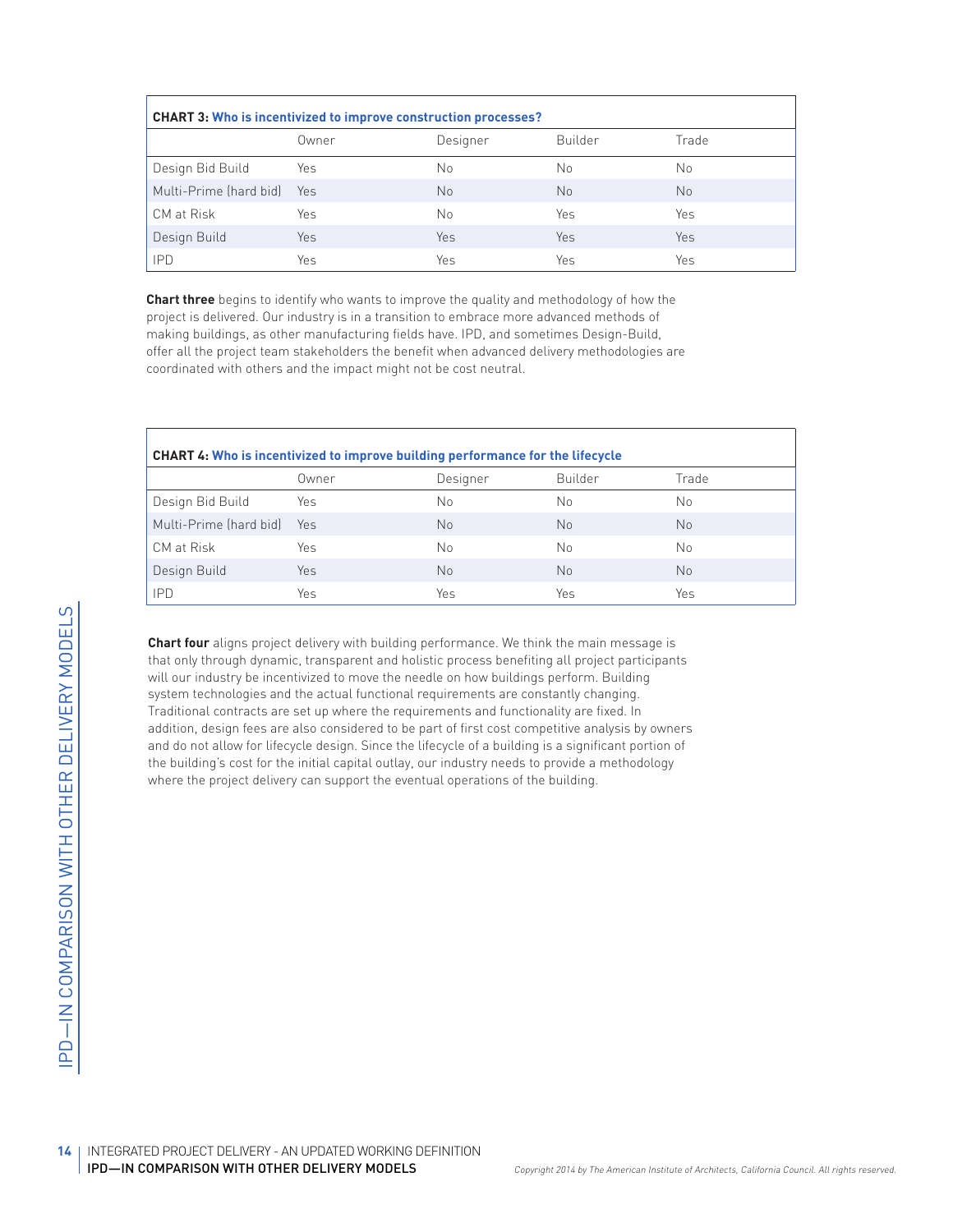# **CONCLUSION**

This document refreshes and hones what IPD is. Specifically, it requires that for a project to call itself an IPD model it must embody the minimum characteristics previously stipulated on on page 4 for all key participants:

- Continuous involvement throughout the project
- Aligned business interest
- Joint project control
- Interlocking agreements or Multi Party Agreements
- Limited liability

We believe this is a necessary clarification to distinguish IPD from other delivery models that offer some of these improvements, but do not use the whole system to achieve full integration.

As stated in the introduction, this is a working definition, and in the future, we might find reason to further define, or broaden the requirements of what stipulates an IPD model. The goal of this document is to be a reference for industry practitioners who want to optimize their projects and have their entire project team participate with them in concert, as opposed to other delivery models that have silos where services and work are traditionally provided. We welcome feedback and hope you can contribute to: ipd@aiacc.org Also, be sure to visit our Online Education page for a full listing of [Project Delivery Courses.](http://www.aiacc.org/project-delivery-courses-2/)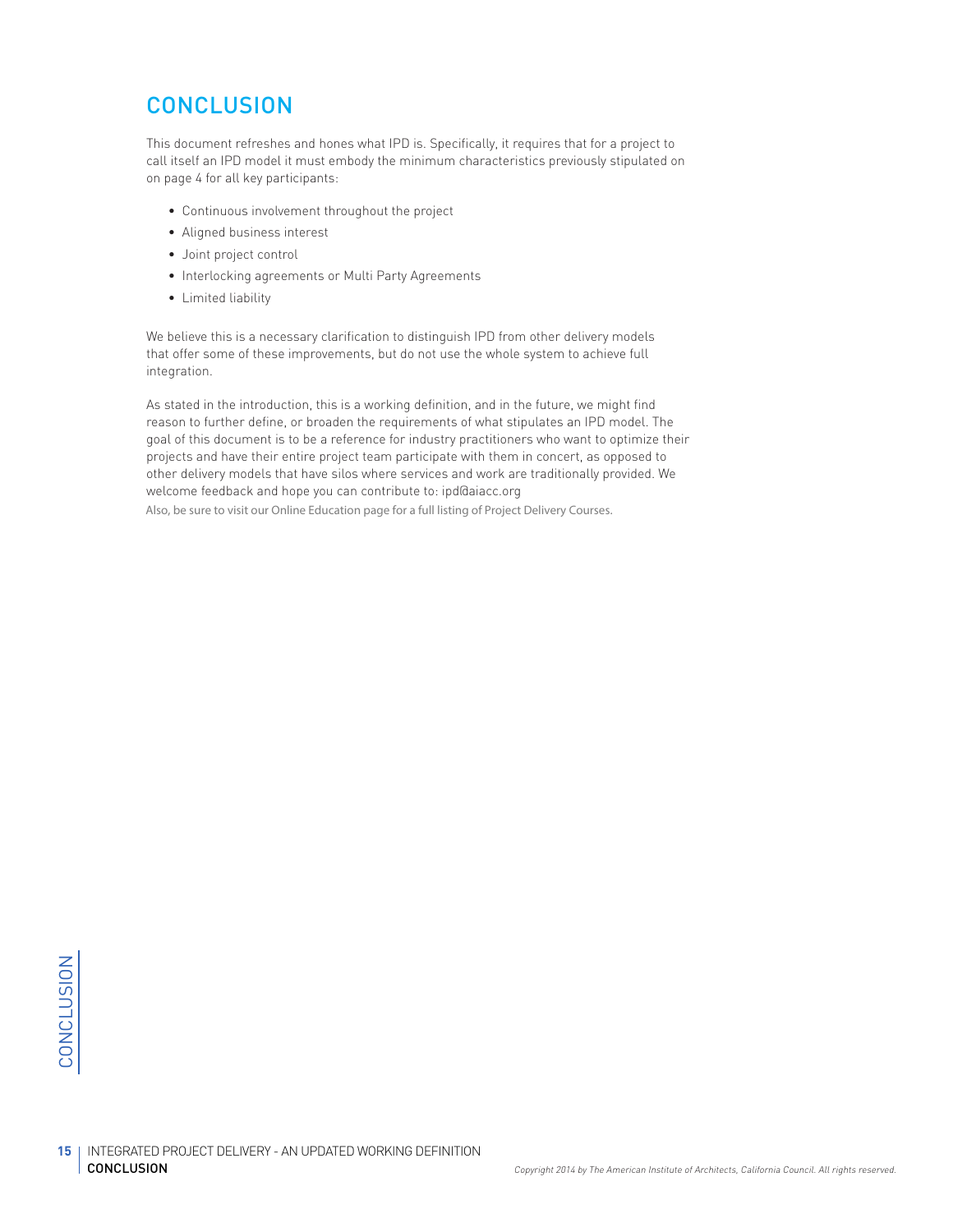# A GLOSSARY OF TERMS ASSOCIATED WITH IPD

#### **Best-for-Project**

Describes a decision making standard where decisions are measured against shared goals / objectives about what is best for the project vs. individual stakeholder outcomes.

#### **Big Room**

A shared space which includes at a minimum; the owner, the design team and the constructor to encourage collaboration and communication between all parties.

#### **Building Information Model**

A Building Information Model, (BIM) is a digital representation of physical and functional characteristics of a facility. Source: National Building Information Model Standard (NBIMS) committee. For a more complete definition, see: http://www. wbdg.org/pdfs/NBIMSv1\_p1.pdf

#### **Buyout**

Buyout is the process of obtaining price commitments for all work packages in a project. There are several methods by which this can be accomplished, ranging from sealed bids to direct negotiations. In the IPD approach most of the price commitments are developed through a continuous effort, with many of the trade contractors and suppliers participating in the design and refining their prices as the project progresses.

#### **Builder**

Builder refers to the General Contractor who is responsible for the project by providing all of the material, labor, equipment and services necessary for the construction of the project. Builder is also sometimes used to refer to trade contractors.

#### **CM at Risk (Construction Manager at Risk)**

Construction Manager at Risk (CM at Risk) is a project delivery method that allows the client to select the Construction Manager (CM) before the design stage is complete. The CM is chosen based on qualifications, and then the entire operation is centralized under a single contract. The architect and CM work together in order to cultivate and assay the design.

#### **Cost Model**

A breakdown of the construction and project budget into detailed "cost targets." The cost targets are developed collaboratively by the integrated team prior to commencing the conceptualization phase of the project process. The structure provides the benchmark for the team to support continuous cost management as the project progresses to ensure that it will be completed within the targeted budget.

#### **Designer**

The design professional on the project responsible for performing and overseeing overall project design. Designer is also sometimes used to refer to design consultants.

#### **Design Consultant**

The professional consultant(s) on the project responsible for performing and overseeing design in specific areas of the work (i.e., structural, mechanical, landscape, electrical, civil, etc.)

#### **Integration**

The coming together of primary participants (which could include owner, designer, constructor, design consultants, and trade contractors, key systems suppliers, etc,) at the beginning of a project, for the purpose of designing and constructing the project together as a team.

#### **Interlocking Agreements**

Agreement(s) used in an IPD project between the owner and key designers and builders establishing shared risk/reward, joint project control and limited liability.

#### **Multi-party Contracts**

Bind all the parties — client/owner, designers, constructor and trade partners — into a single agreement which requires them to share risks and rewards. This encourages everyone in the team to think of the project first as their commercial interests are clearly bound up with the overall success of the project. In turn this means that leadership and decision making is both more inclusive and distributed.

#### **Multi-Prime**

A method of contracting for construction wherein an owner contracts directly with several (usually major) trades under separate contracts to perform their work either simultaneously or sequentially without employing a General Contractor to be in overall charge of the work. The owner may provide the management of the project, or hire a construction manager to provide construction administration, coordination, and scheduling of the work of the different trades.

#### **Open Book**

Contractual rights owners have to review and audit the financial records of contractors performing cost-plus contracts, may also include key team members.

#### **Trade Builder**

The party on the project responsible for performing and overseeing construction for specific building systems on a project.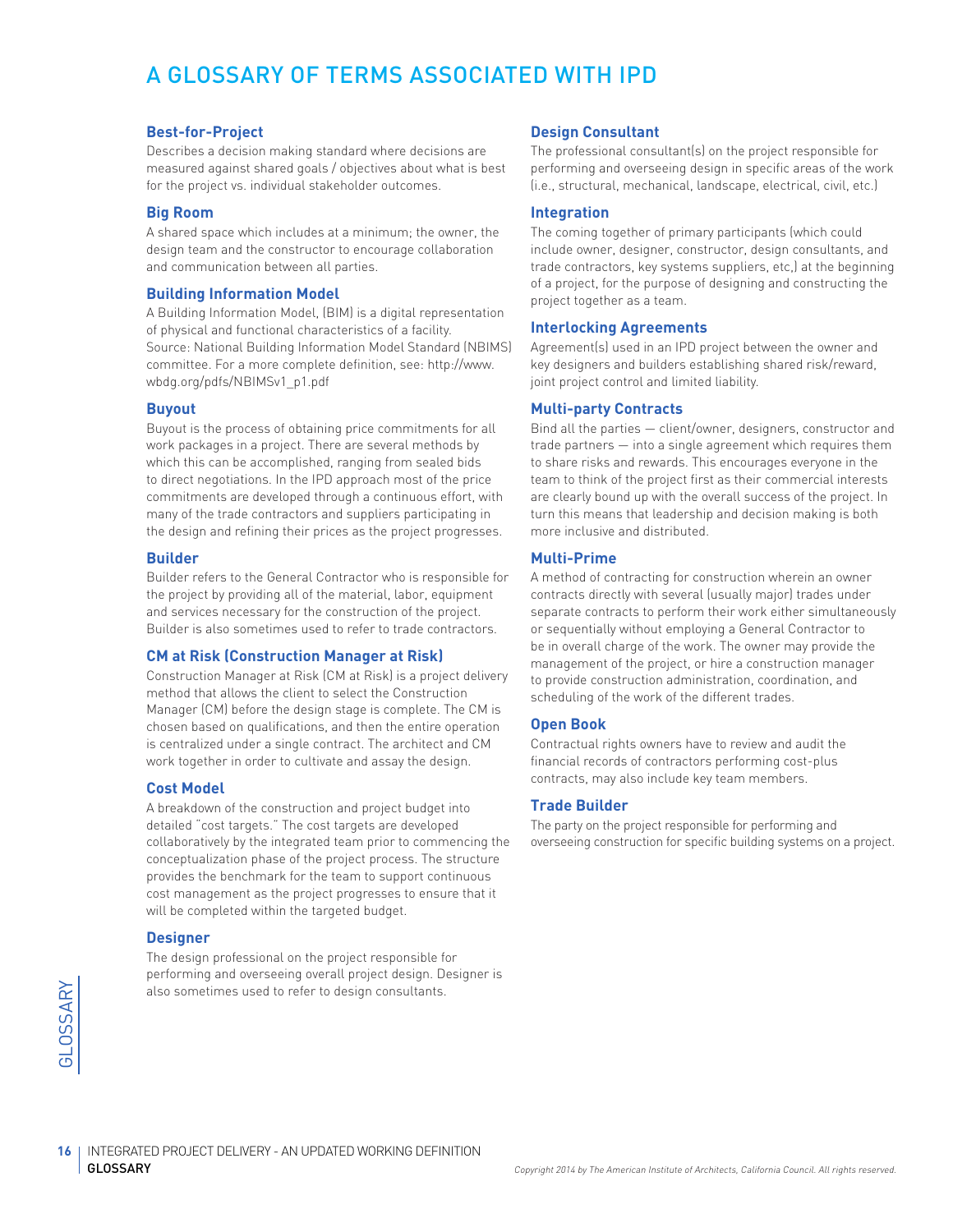### ACKNOWLEDGEMENTS

The following members of the design and construction industry served as authors, editors and contributors of this document:

### IPD Steering Committee

Zigmund Rubel, AIA – Chair Aditazz

Howard Ashcraft, Esq, Hon. AIACC Hanson Bridgett LLP

Jim Bedrick, FAIA AEC Process Engineering

J. Stuart Eckblad, AIA UCSF Medical Center

Debra Gerod, FAIA Gruen Associates

Don Rudy, AIA Don Rudy AIA Architect

Mark Tiscornia, AIA HGA

Oscia Wilson, AIA Boiled Architecture

Nicki Dennis Stephens, Hon. AIACC, LEED Green Assoc. AIACC

### AIACC 2014 Executive Committee

Brian Dougherty, FAIA President

Lee Salin, AIA First Vice President/President-elect

Kim Anderson, Hon. AIACC VP of CA Council of Component Executives

Bob DeGrasse, AIA Secretary/Treasurer

Jana Itzen, AIA VP of the Academy for Emerging Professionals

Greg Izor, AIA VP of Regulatory Affairs

Bruce Monighan, AIA Liaison to the California Architectural Foundation

Jason Silva, AIA VP of Communications/Public Affairs

Don Rudy, AIA VP of Legislative Affairs

Paul Welch Jr., Hon. AIA Executive Vice President